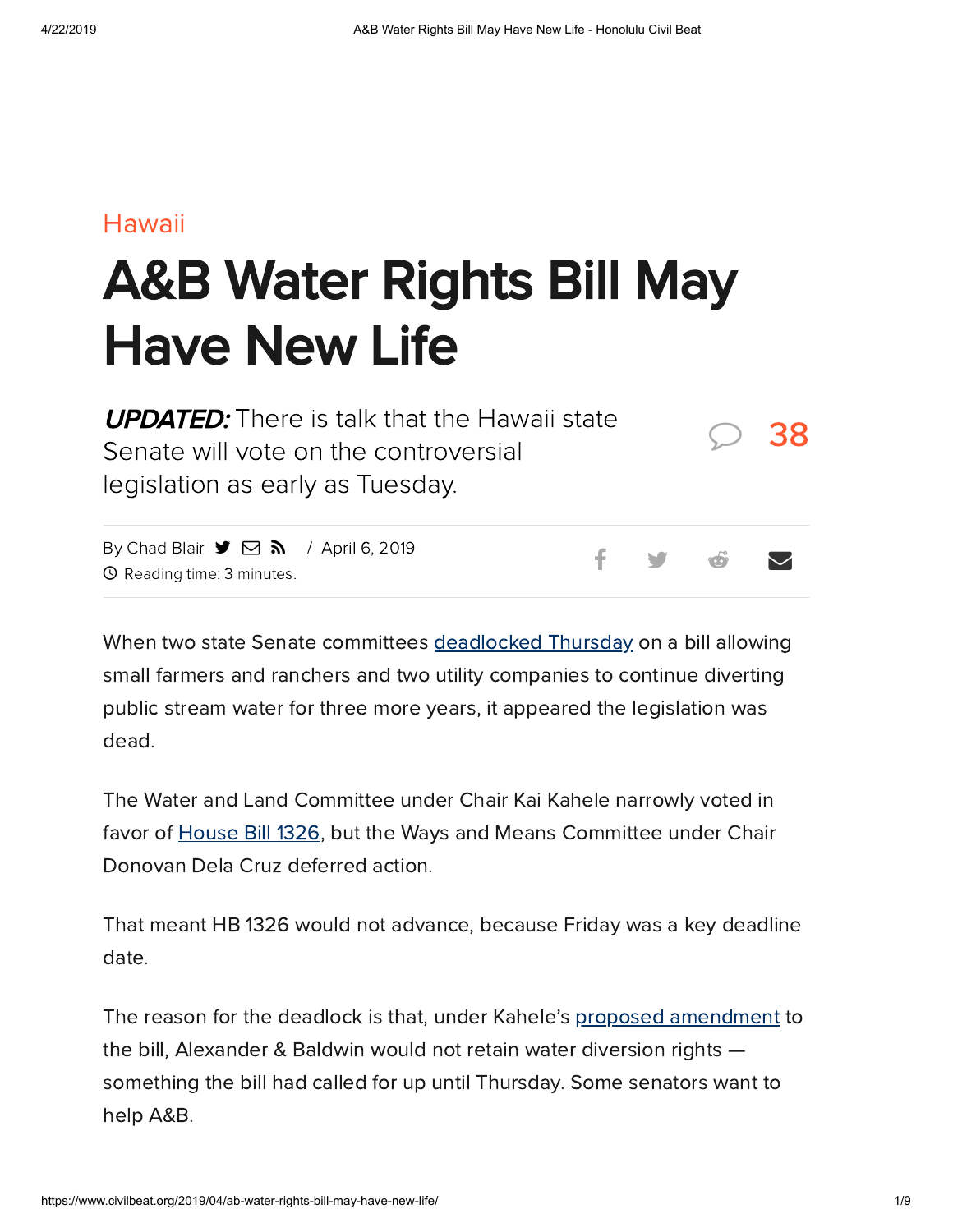Now, sources say leadership in the House of Representatives is pressuring their counterparts in the Senate to force a floor vote on the bill Tuesday.



Chair Kai Kahele, at right, reacted as his proposed amendment to House Bill 1325 was deferred by Sen. Dela Cruz, at left, Thursday.

Update: It would require the Senate to pull HB 1326 out of WAM and Water and Land, a rare move but one allowed for under legislative rules as long as a sufficient number of senators support the move.

What's more, the version of the bill would be the last draft approved by the House before it crossed over to the Senate.

That's important, because the [House](https://www.capitol.hawaii.gov/session2019/bills/HB1326_HD2_.htm) Draft 2 (known as an HD2) says the bill would go into effect June 29 of this year. Under the HD2, the lease rights, granted by the state Department of Land and Natural Resources, would be extended seven years and would apply to A&B.

To put it another way, if just 13 senators in the 25-member chamber vote "aye" on Tuesday, HB 1326 would go to Gov. David Ige for his consideration